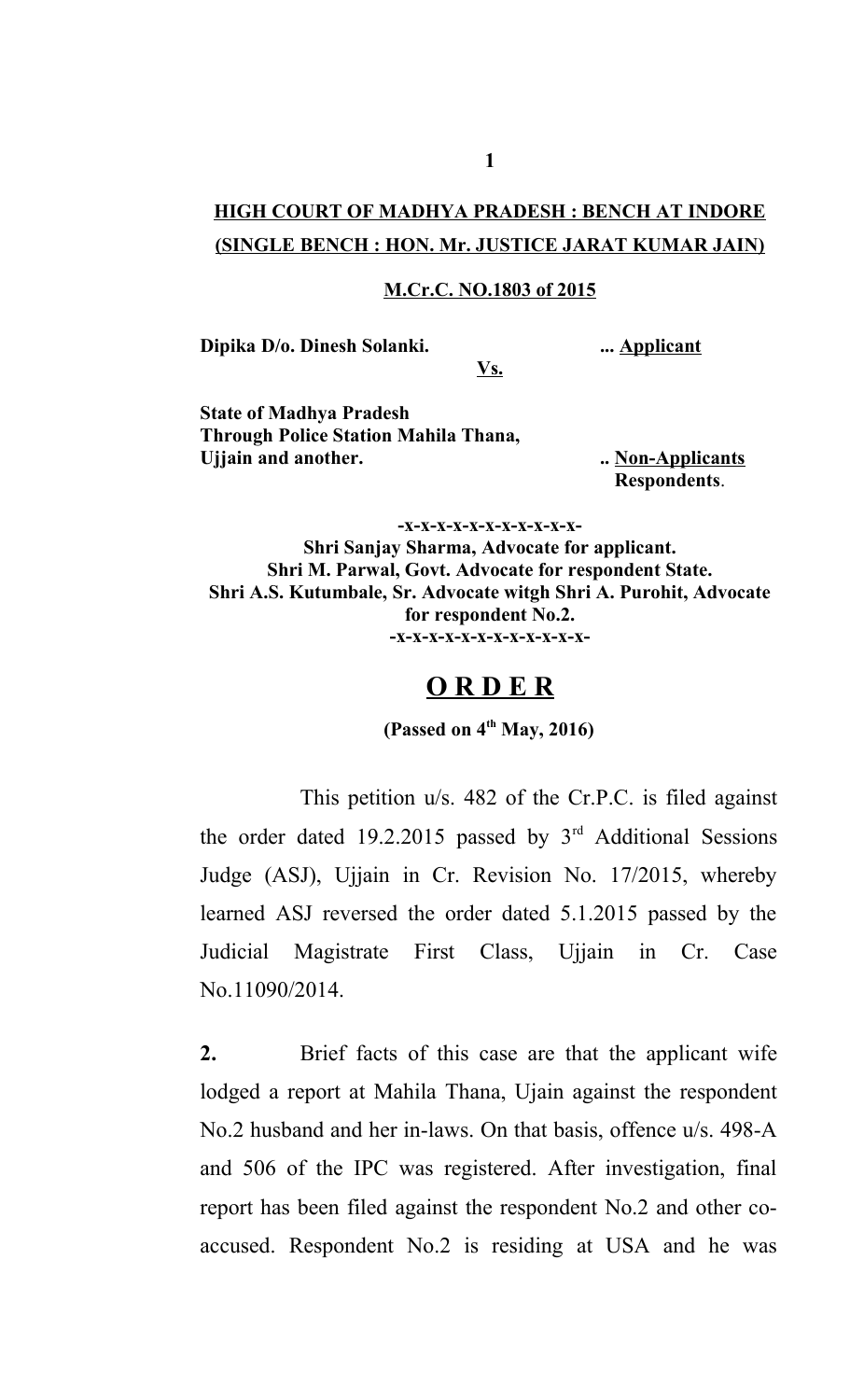granted bail with condition that he will not leave India without permission of the Court. He was also directed to surrender his passport and visa in the trial Court. Respondent No.2 filed an application for grant of permission to go to USA and for return of his passport and visa. Learned Magistrate rejected the application on 5.1.2015. Against that order, respondent No.2 preferred revision. Learned revisional Court by the impugned order allowed the revision and directed that the applicant shall file a F.D. of Rs.3.00 Lakhs for a period of 3 years in addition to the bail amount. It was directed that on submitting the F.D. the passport and visa shall be returned to the respondent No.2 and he be permitted to travel outside India. Being aggrieved, applicant wife has filed this petition.

**3.** Learned counsel for the applicant submits that the respondent No.2 preferred the revision without impleading the applicant as party, therefore, the applicant could not get opportunity of hearing. Hence, the order passed behind the back of the applicant is liable to be set aside. It is also contended that presence of respondent No.2 is required during trial and in the event of end of trial into conviction it would be difficult to bring the respondent No.2 back to India from USA for serving out the sentence. In such circumstances, the order of granting permission to go to USA is not justified and, therefore, it be set aside.

**4.** On the other hand, learned counsel appearing for the respondents supports the impugned order.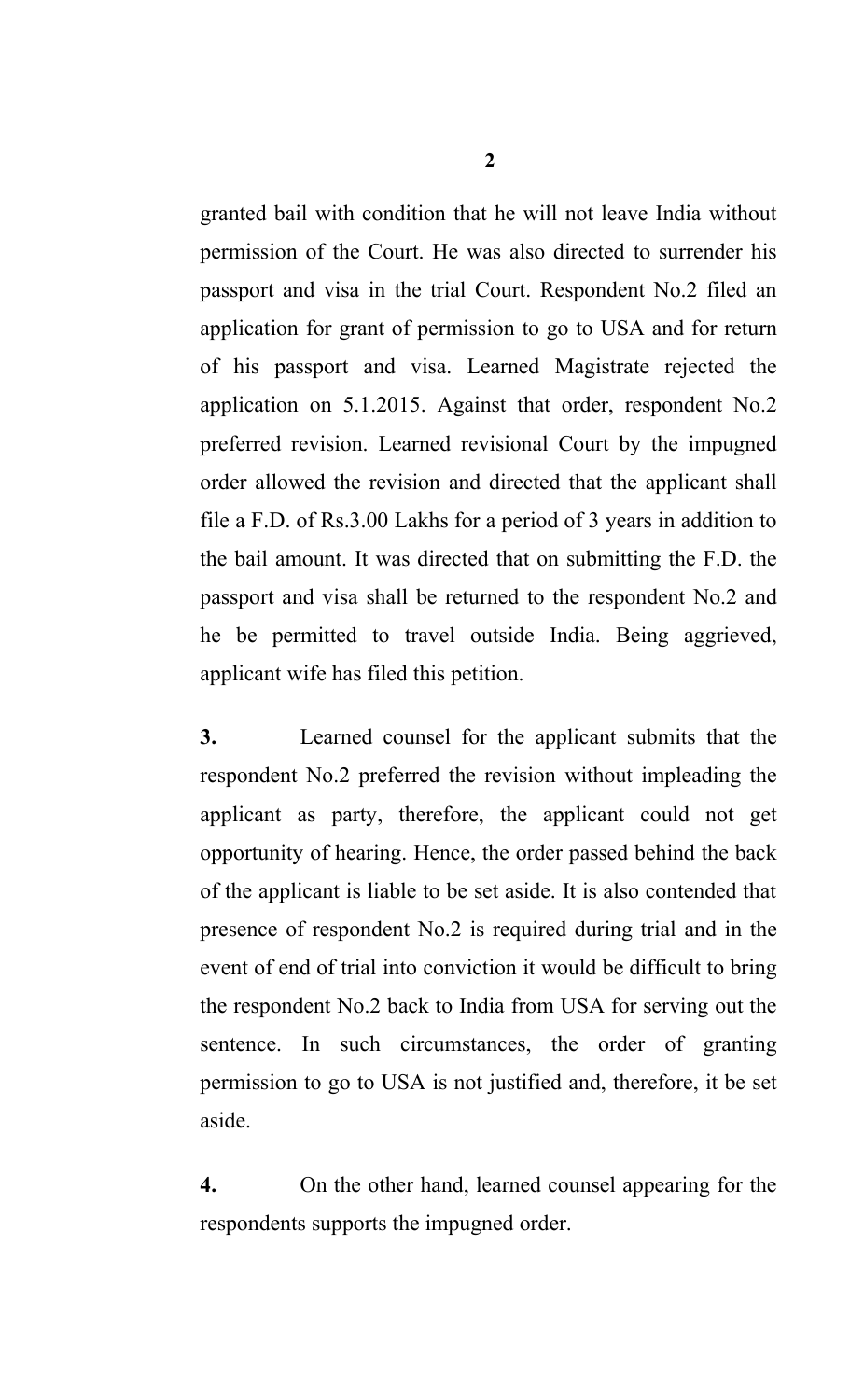**5.** Learned Senior Advocate appearing for respondent No.2 submits that the offence is not against the society and the trial will take considerable time. Hence, the Court below has considered all the aspects of the matter and passed a reasoned order. It is further submitted that Hon'ble Apex Court in the case of **Suresh Nanda** Vs. **CBI** : **2008 AIR SCW 898** held that the provisions of Passport Act prevail over the Criminal Procedure Code and even a Court cannot impound the passport. In such circumstances, there is no illegality in the order, hence the petition be dismissed.

**6.** After hearing learned counsel for the parties, I have perused the record.

**7.** In the present case, Police has filed the final report against the respondent No.2 and other co-accused. After dismissal of the application for permission to go to USA, respondent No.2 preferred the revision. It was not required for the respondent No.2 to make the applicant as party to the revision, therefore, the objection of the applicant that opportunity of hearing was not given to her before the revisional Court has no merit.

**8.** The respondent No.2 is facing trial for the offence u/s. 498A of the I.P.C., in which, maximum punishment provided is 3 years of imprisonment and fine. At the time of grant of bail it was directed that the respondent No.2 shall surrender his passport and visa in the trial Court and without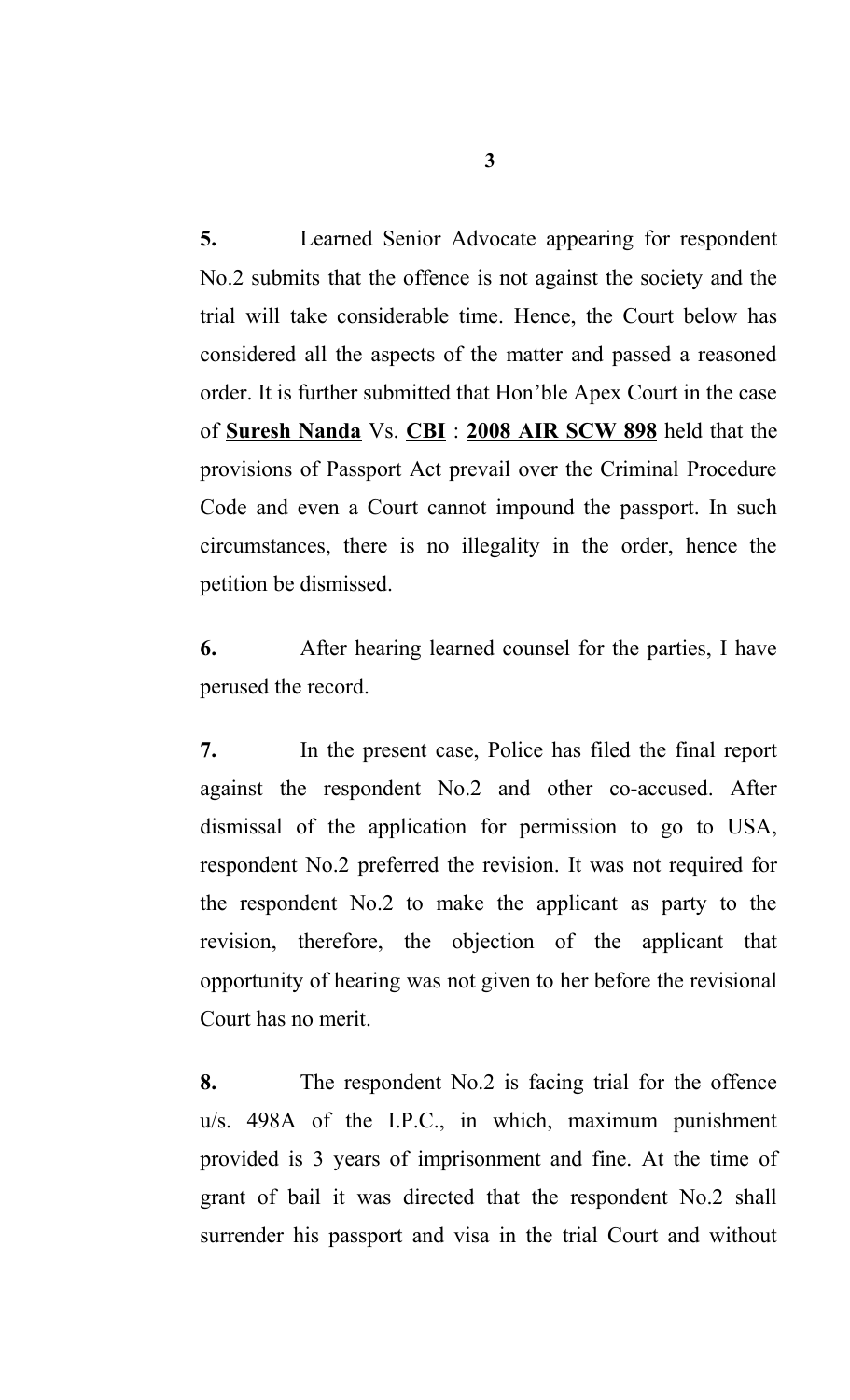permission of the Court he cannot leave India. Hence, respondent No.2 applied for grant of permission to leave India. Though the permission was declined by the Magistrate, but learned ASJ has allowed the application and granted permission to respondent No.2 to go to USA. Hon'ble Apex Court in the case of Suresh Nanda (Supra) has held that there is a difference between seizing a document and impounding a document. A seizure is made at a particular moment when a person or authority takes into his possession some property which was earlier not in his possession. Thus, the seizure is done at a particular moment of time. However, if after seizing of a property or document, said property or document is retained for some period of time, then such retention amounts impounding of property/or document. Hon'ble Apex Court also held that even the Court cannot impound a passport though no doubt, Section 104 of Cr.P.C. states that the Court may, if it thinks fit, impound the document or thing produced before it. This provision will only enable the Court to impound any document or thing other than a passport. The Passport Act is a special law while Criminal Procedure Code is a general law. It is well settled that special law prevails over the general law. Hence, impounding of passport cannot be done by the Court u/s. 104 of the Cr.P.C. though it can impound other documents or thing.

**9.** Keeping in view the principle laid down by the Hon'ble Apex Court, learned revisional Court has rightly allowed the application of respondent No.2 and granted permission to go outside India and also directed to return the